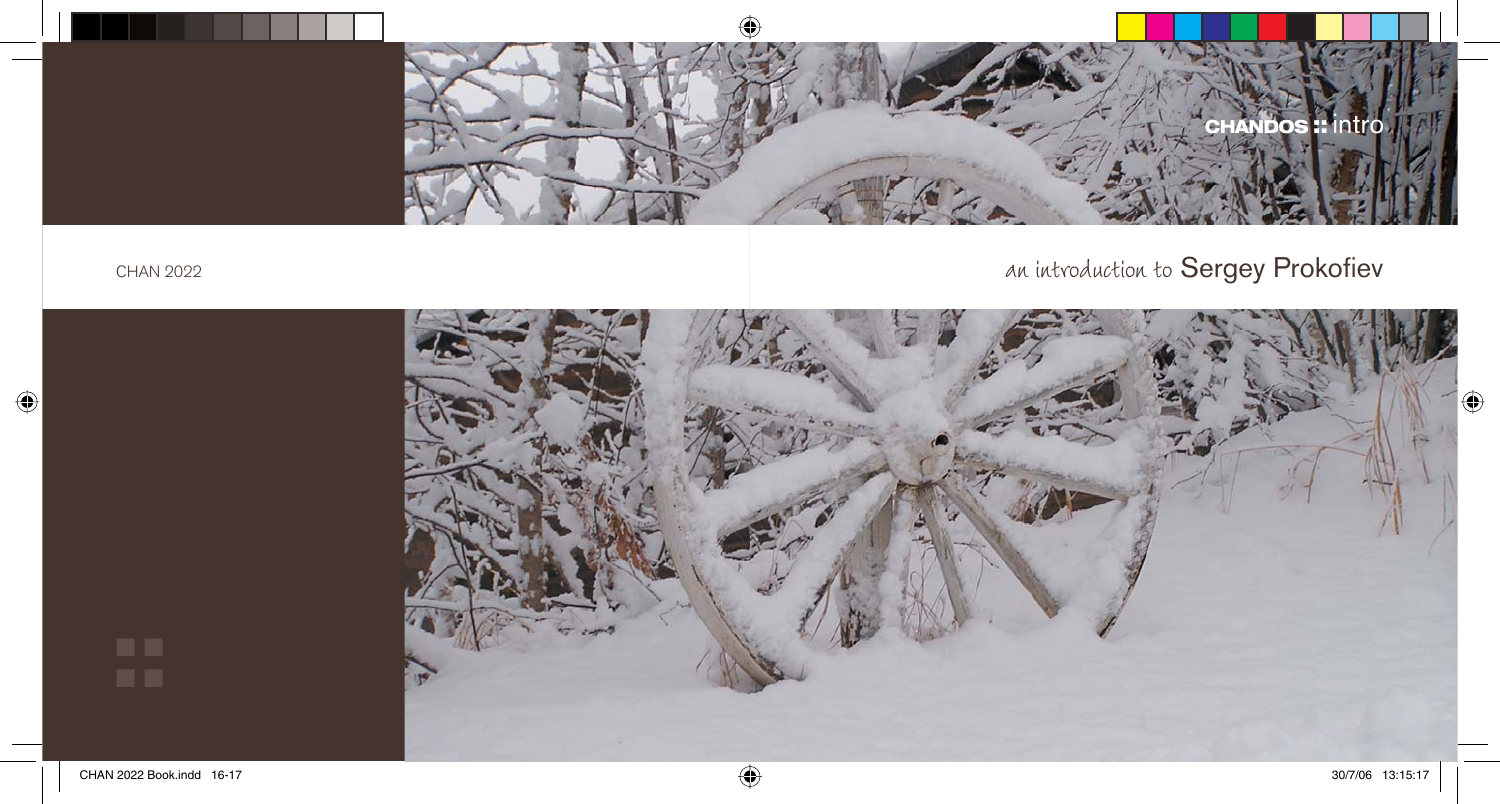## **CHANDOS CHANDOS** intro **::**

 $\overline{2}$ 

I was lucky enough to stumble upon the wonderful world of the classics when I was a child, and I've often contemplated how much poorer my life would have been had I not done so. As you have taken the first step by buying this CD, I guarantee that you will share the delights of this epic journey of discovery. Each CD in the series features the orchestral music of a specific composer, with a selection of his 'greatest hits' played by top quality performers. It will give you a good flavour of the composer's style, but you won't find any nasty surprises  $-$  all the music is instantly accessible and appealing. The discs are beautifully presented, and very good value for

necessary.

 $\mathcal{C}$ lassical music is inaccessible and difficult. It's surprising how many people still believe the above statement to be true, so this new series from Chandos is not only welcome, it's also very

money, too. I sincerely hope this CD marks the start of your own lifelong passion for classical music.

> © 2006 John Brunning Classic FM presenter

**::** 

Sergey Sergeyevich Prokofiev (1891-1953)

#### Symphony No. 1 in D major, Op. 25 'Classical' 14:38 1 I Allegro 4:21 2 II Larghetto 4:12 3 III Gavotte. Non troppo allegro 1:43 4 IV Finale. Molto vivace 4:19 Peter and the Wolf, Op. 67 29:20 A Musical Tale for Children Lina Prokofiev narrator Richard Chester solo flute · John Digney solo oboe John Cushing solo clarinet • Lesley Wilson solo bassoon Laurence Rogers principal horn • Martin Gibson timpani 5 'I am going to tell you a story about Peter and the Wolf $\ldots$ ' –  $\ldots$  2:15 6 'Early one morning Peter opened the gate...' – 1:05 7 'On a branch of a big tree sat a little bird…' – 1:41 8 'Just then a duck came waddling around...' – 2:26 9 'Suddenly, something caught Peter's attention...' – 1:02 10 '"Look out!" shouted Peter — 1:02 11 Ust then Grandfather came out … 2:25 12 'No sooner had Peter gone...' – 1:15 13 'In a twinkling the cat climbed up the tree...' – 0:28 14 The duck quacked...' – 1:32 15 'And now, this is how things stood...' – 1:47 16 <sup>'In the meantime, Peter, without the</sup> slightest fear...' – 1:20

3

⊕

30/7/06 13:15:13 0/7/06

⊕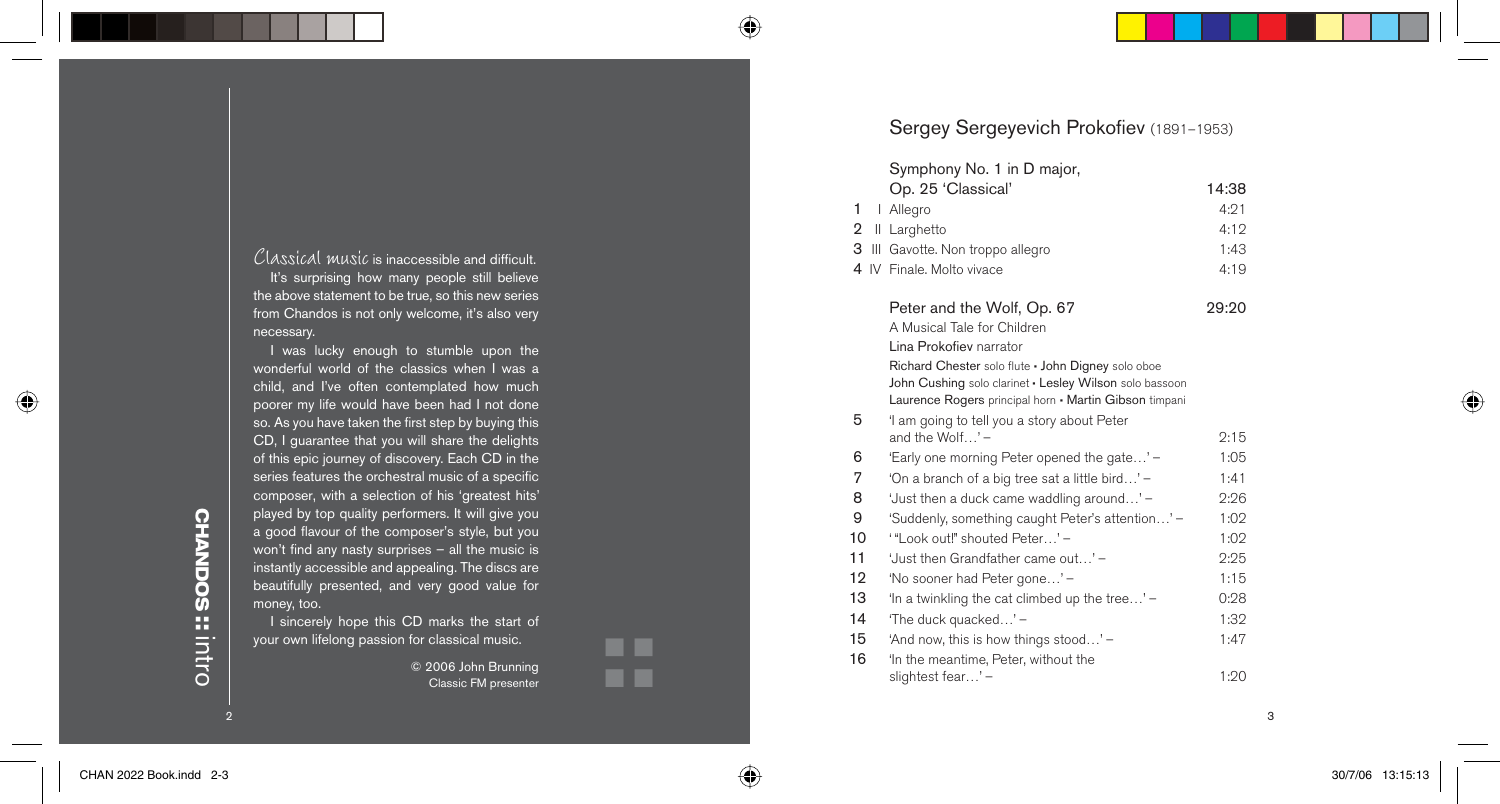| 17 | 'Peter said to the bird, "Fly down"' -                      | 1:41             |
|----|-------------------------------------------------------------|------------------|
| 18 | 'Meanwhile, Peter made a lasso' -                           | 2:12             |
| 19 | 'Just then, the hunters came out of the woods' -            | 2:24             |
| 20 | 'Now, just imagine the triumphant procession' -             | 2:01             |
| 21 | 'And winding up the procession, Grandfather<br>and the cat' | 2:35             |
| 22 | Troika from the Symphonic Suite                             |                  |
|    | 'Lieutenant Kijé', Op. 60                                   | 3:09             |
|    |                                                             |                  |
| 23 | March from the Opera 'The Love for                          |                  |
|    | Three Oranges', Op. 33                                      | 1:42             |
|    | Excerpts from the Ballet 'Romeo and Juliet',                |                  |
|    | Op. 64                                                      | 23:47            |
| 24 | Montagues and Capulets                                      | 6:14             |
| 25 | Folk Dance                                                  | 4:26             |
| 26 | Romeo and Juliet                                            | 8:29             |
| 27 | Death of Tybalt                                             | 4:36             |
|    |                                                             | Total time 72:37 |

 Scottish National Orchestra Edwin Paling leader Neeme Järvi

symphony no. 1 'classical'

⊕

The seven works to which Sergey Prokofiev gave the title 'symphony' are spread through the greater part of his professional career. He was but three years graduated from the St Petersburg Conservatory when he completed Symphony No. 1, the 'Classical' Symphony as he called it, in 1917, the year of the Russians' October Revolution which brought about the Soviet Union. The next three symphonies date from the years he spent abroad, based mainly in Paris, and the last three were written after his momentous decision in the mid-1930s to return permanently to the USSR.

Taken together, they suggest that Prokofiev was not by nature a symphonist in the nineteenth-century sense of developing musical thoughts and ideas by a symphonic process in a conventional mould of three or four contrasting movements. Only Symphony No. 6 (1945–47) resembles the older style of symphony, and it incurred official displeasure shortly after its premiere. For the rest, Prokofiev was as ready to drop an idea once he had used it as he was to develop or return to it, but his undoubted skill lay in making musical material that was sometimes taken from other contexts (ballet or opera, for example) the subject matter of orchestral works on a symphonic scale, whose progress is achieved through dramatic changes in orchestral textures, made the more effective thanks to Prokofiev's brilliant sense of instrumental colour and balance.

In his early years Prokofiev acquired the reputation of an *enfant terrible* among his contemporaries with works such as the first two piano concertos (1911-13), written while he was still a piano student at the St Petersburg Conservatory (having already graduated in composition). There were also various instrumental and chamber works of which some, like the piano pieces he called *Sarcasms*, had a wry flavour and biting wit that suggested a musical caricaturist. He then confounded all expectations with a

4 5

⊕

◈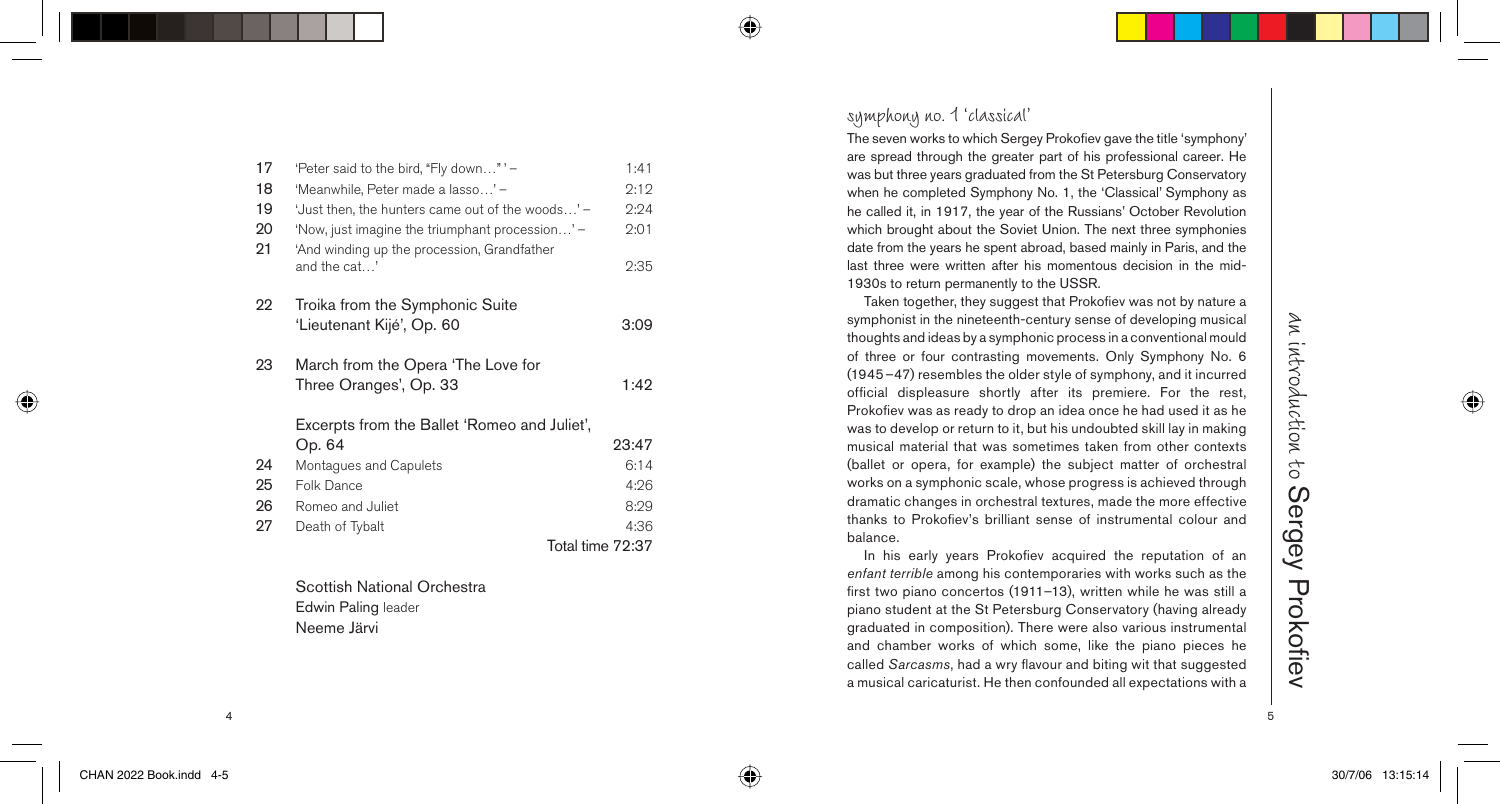First Symphony composed on the well-established models of the eighteenth century. He might have looked to the nineteenth century instead but observed:

It seemed to me that had Haydn lived to our day he would have retained his own style while accepting something of the new at the same time. That was the kind of symphony I wanted to write: a symphony in the classical style. And when I saw that the idea was beginning to work I called it the *Classical Symphony*: in the first place because that was simpler, and secondly for the fun of it, to 'tease the geese', and in the secret hope that I would prove to be right if the Symphony really did turn out to be a piece of classical music.

Having taken Haydn for a model. Prokofiev worked the genre and its forms through the prism of his own imagination. He brought to them the unexpected twists of melody and pungent, sharp-featured harmony that characterised his own musical personality. Strongly contrasted themes are discussed in the sonata-form first movement. followed by a more romantic mood in the *Larghetto* and by a wellaccented *Gavotte* that was a precursor of some of the composer's later ballet music. The Finale is another movement in sonata form, brimming with gaiety of spirit and effervescent charm, and the overall effect of the symphony, in light, transparent orchestration throughout, has ensured its continued popularity since the first performance at Petrograd on 21 April 1918.

#### peter and the wolf

After Prokofiev returned home to the Soviet Union, having spent the best part of twenty years living and working in the West, his music was for a time viewed with a certain suspicion in official quarters. Even his ballet *Romeo and Juliet*, completed in 1936 on a commission from Leningrad and a contract from Moscow, was declared to be not 'danceable' enough. But, at the time he was composing this, Prokofiev was also aware of a newly developed Soviet interest in music for children, something he was keen to support as an aspect of a composer's practical function.

'We must seek a new simplicity', he wrote in an article for *Izvestia* at the end of 1934, adding that so desirable an idiom and technique 'must be clear and simple, but not banal'. He put this into practice during 1935 with an album of short piano pieces entitled *Music for Children* (Op. 65), and later with some children's songs (Op. 68), and between these, in the spring of 1936, he responded to an invitation from the recently opened Central Children's Theatre in Moscow with 'a musical tale for children' which he called *Petya i Volk* (Peter and the Wolf).

For this Prokofiev wrote his own text and, according to his memoirs,

composed the music quickly, approximately within one week, and another week was spent on the orchestration.

It was his idea to interweave the storytelling with music of easily recognisable colours and contours, each character having its own motif played every time by the same instrument, and each identified by the storyteller in the introduction. Before the performances in Moscow the instruments were shown and demonstrated to the children. The composer wrote:

For me the story was important only as a means of inducing children to listen to the music.

In some ways it was an extension of a much earlier idea which Prokofiev had had when, in 1914, he set *The Ugly Duckling*, from Hans Christian Andersen's fairytales, for singer and piano. *Peter and the Wolf* is a 'young person's guide to the orchestra' of a particularly charming kind. According to the composer the first performance, at a Moscow matinee concert on 2 May 1936, 'was rather poor and did not attract much attention'. The work soon made up for that and, as well as becoming a universal favourite in

⊕

⊕

 $\sim$  7

♠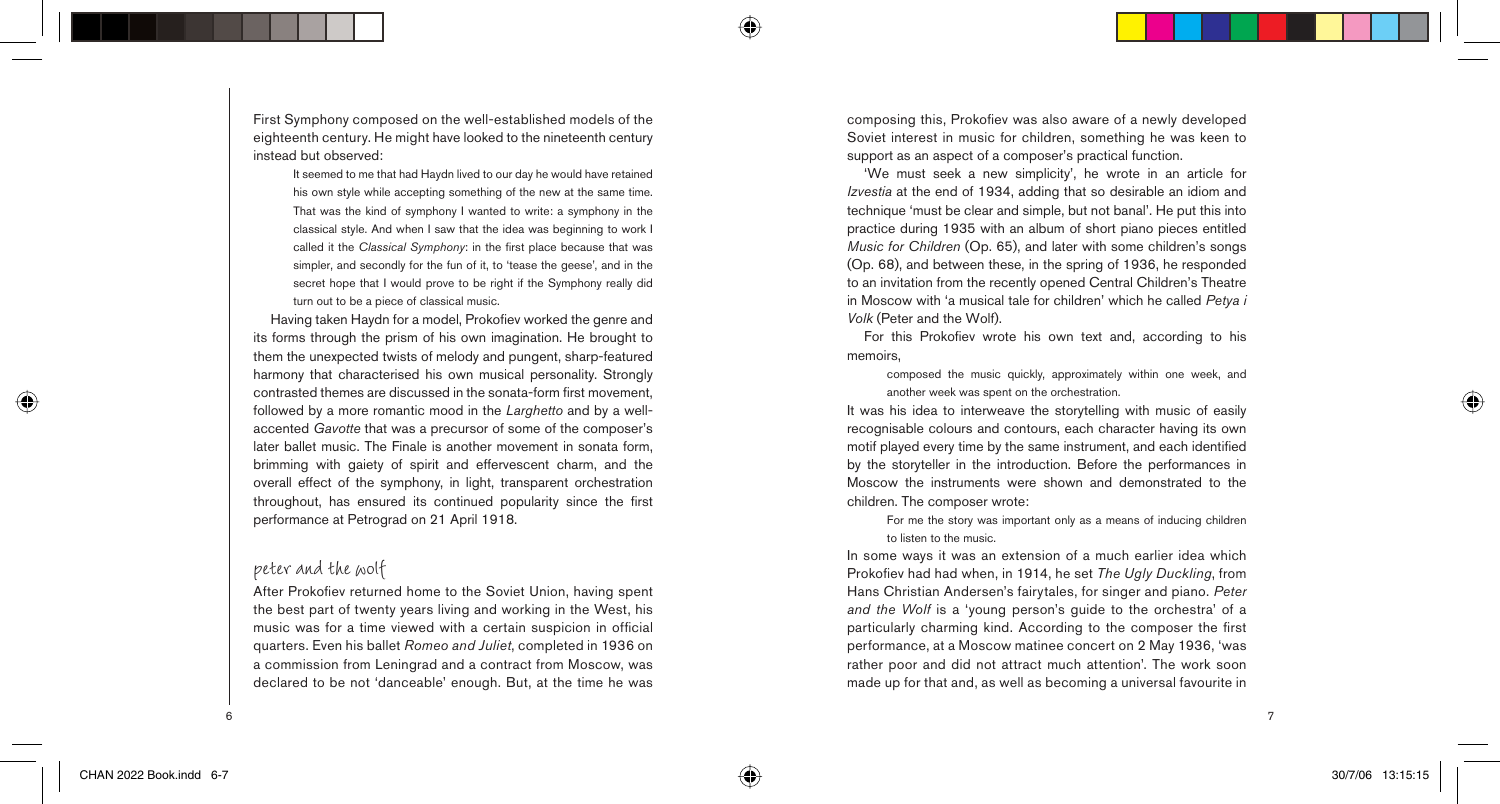many languages, has been the subject of a Walt Disney film and several ballets (most recently there was a revival by The Royal Ballet of Frank Staff's 1940 choreography).

#### troika from 'lieutenant kijé'

The sharp satirical aspect for which Prokofiev is widely renowned is engagingly expressed in the suite *Lieutenant Kijé*. Taken from his first film score (1933), the suite was his first major project after he had decided to return permanently to his native country. The film was to have been made in Leningrad as a satire on the foibles of Tsar Paul I from a story by Yury Tynyanov, *The Tsar Sleeps*. By a slip of a bureaucratic pen an imaginary Lieutenant Kijé is entered on certain military documents, for whom an identity and an existence has to be invented once the documents have been approved by the Tsar. With slight changes of the original orchestration, Prokofiev's Symphonic Suite, arranged for performance in the concert hall, makes a digest of Kijé's imaginary life story. During the 'Troika' Kijé is taken on a breezy sleigh ride to the sounds of a tavern song (the alternative vocal version infers some fickleness of womenfolk).

#### march from 'the love for three oranges'

The opera *The Love for Three Oranges*, composed in 1919, is based on an eighteenth-century *commedia dell'arte* farce by Carlo Gozzi. It was premiered at Chicago on 30 December 1921, and Prokofiev published the revised version of his orchestral suite from it in 1924. In the opera the celebrated March forms an interlude before the Prince under a Witch's curse is sent in search of three oranges. Recent stage productions have shown the opera to be a diverting theatrical comedy, displaying the wonderful wit and fantasy of Prokofiev's musical invention.

#### excerpts from 'romeo and juliet'

The music for *Romeo and Juliet* which Prokofiev composed in 1935–36 is now widely acclaimed as the most successful ballet score of its kind since Tchaikovsky, but it had to contend with many difficulties at first. It was one of the composer's first projects after he had decided to return home permanently to the USSR. Here he found that Soviet taste still favoured the evening-long story ballet rather than the one-act ballets towards which Sergey Diaghilev with his Ballets russes had established a trend in the West.

Three of Prokofiev's earlier ballet scores had been commissions from Diaghilev. They comprised *Chout* (The Buffoon, 1921), a broad, not to say 'black', comedy in Russian peasant style; *Le Pas d'acier* (The Steel Dance, 1927), on a post-Revolution theme of Soviet 'socialist realism'; and the Biblical parable *The Prodigal Son* (1929). This last proved Diaghilev's final new production, for his sudden death in August 1929 forced the company to disband, and it is still danced as part of the classical repertoire.

*Romeo and Juliet* was composed at the invitation of the Kirov Theatre in Leningrad, with a detailed scenario worked out by Sergey Radlov, well known for his Shakespeare productions at that theatre. For reasons never fully explained, the plan was shelved by Kirov's management, while the Bolshoi Theatre in Moscow rejected Prokofiev's music as 'undanceable'. The first stage production took place in 1938 at Brno in Czechoslovakia, and only in 1940 did the version choreographed by Leonid Lavrovsky, which has since achieved historic status, reach the stage, at Leningrad.

Then war intervened, preventing further performances until 1946 when Lavrovsky's version was accepted for Moscow's Bolshoi Ballet; the celebrated Galina Ulanova danced the first Juliet there as she had previously done in Leningrad. The ballet's success at Moscow opened the way to many further productions around the world based on Prokofiev's score, including Frederick Ashton's at

8

 $\Leftrightarrow$ 

⊕

9

⊕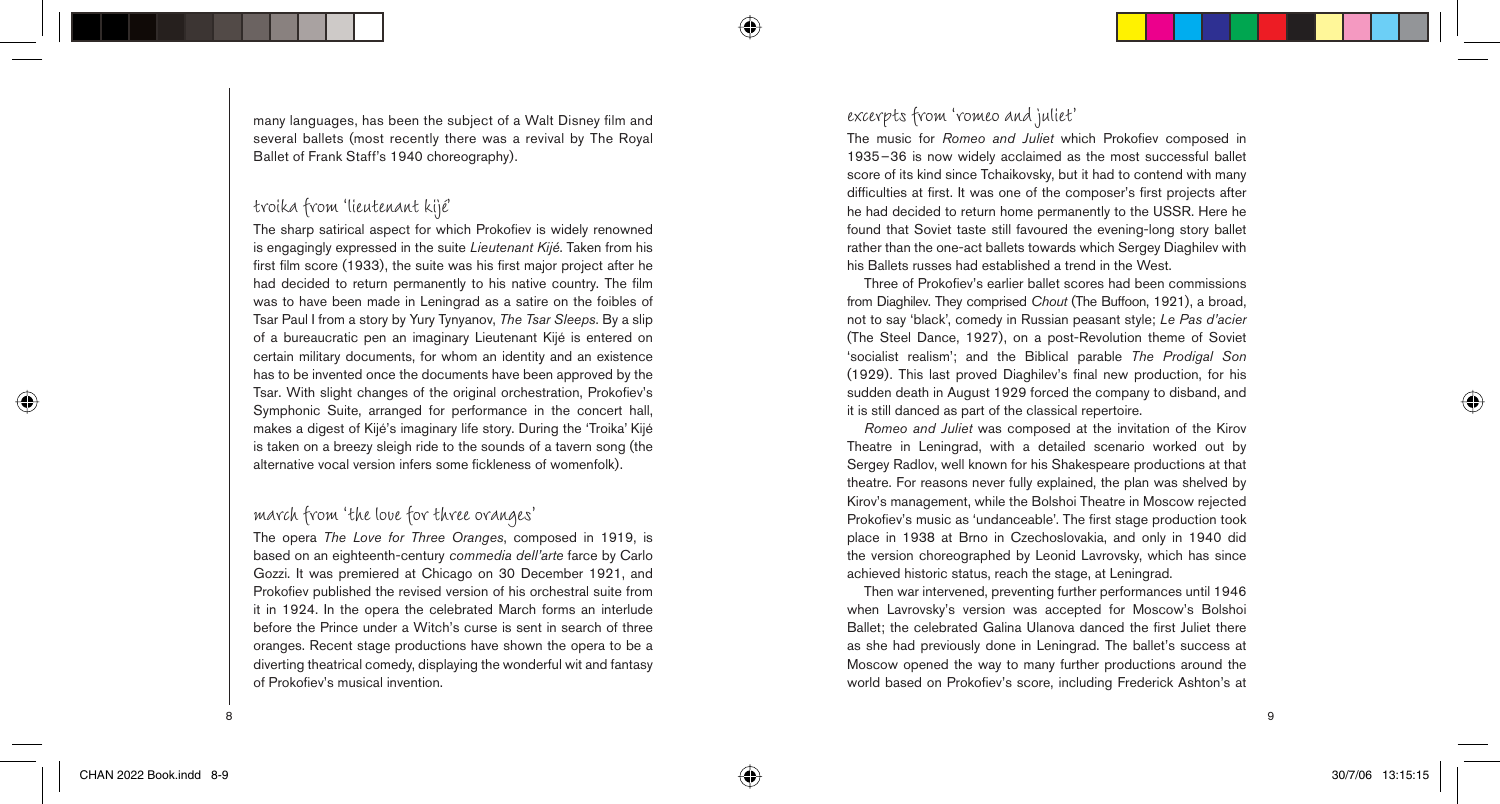Copenhagen (1955), John Cranko's at Stuttgart (1962), Kenneth MacMillan's for The Royal Ballet at Covent Garden (1965), and Rudolf Nureyev's for London Festival Ballet (1977), later reproduced at Teatro alla Scala, Milan and for the Paris Opéra Ballet.

In 1936, however, even before the Brno production took place, Prokofiev assembled two orchestral suites of excerpts for concert performance (a third suite followed in 1946). He chose the most self-contained numbers, and arranged them as he thought best for listening, without regard for the storyline. 'Montagues and Capulets' comes from Suite No. 2 which was first heard at Leningrad on 15 April 1947. The opening bars derive from the introduction to Act I and lead directly to the formal dances at the ball of the Capulets (*Allegro pesante*), incorporating the quieter section in which Juliet dances with Paris to mark their betrothal. Prokofiev included the festive 'Folk Dance' (Allegro giocoso) in Suite No. 1, first performed at Moscow on 24 November 1936. Also from Suite No. 1 come 'Romeo and Juliet' – which comprises the Balcony Scene evoking the moonlit night, leading to the *Andante amoroso* in which Romeo declares his love for Juliet and they dance their passionately lyrical *pas de deux* – and 'Death of Tybalt' (*Precipitato*), which is the tragic climax to Act II: Tybalt is killed by Romeo in a violent duel to avenge Mercutio, and his body is borne away to a theme of anguished grief, spreading through the orchestra.

© Noël Goodwin

⊕

◈



an introduction to Aram Khachaturian CHAN 2023

# also available on **CHANDOS Also Abdilable on CHANDOS :: intro**

 $10$ 

◈

◈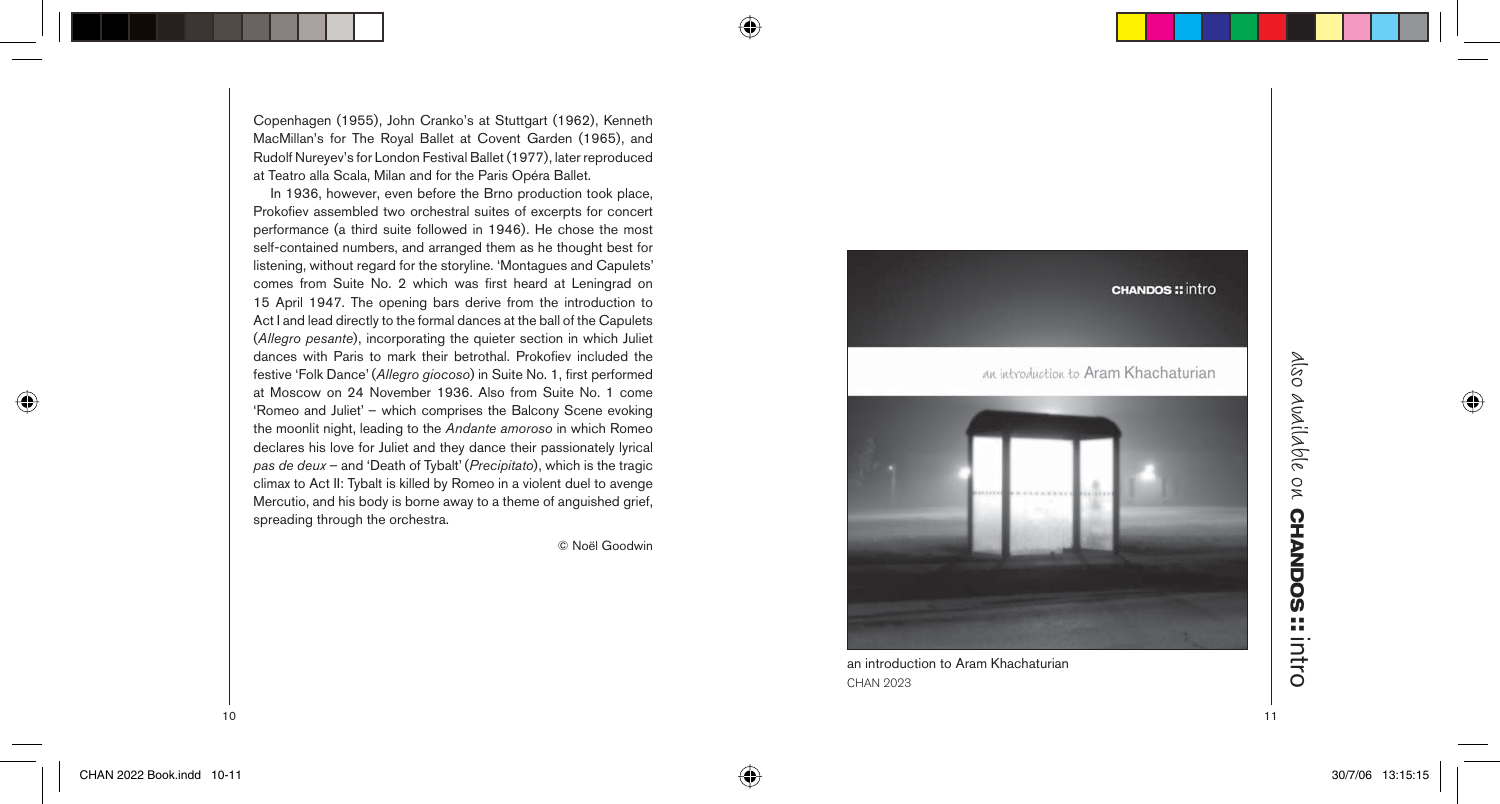

# also available on **CHANDOS** Also *Audilable* on **CHANDOS** :: intro

12  $\blacksquare$ 



CHAN 2024



an introduction to Dmitri Shostakovich CHAN 2027

 $\bigoplus$ 

 $\bigoplus$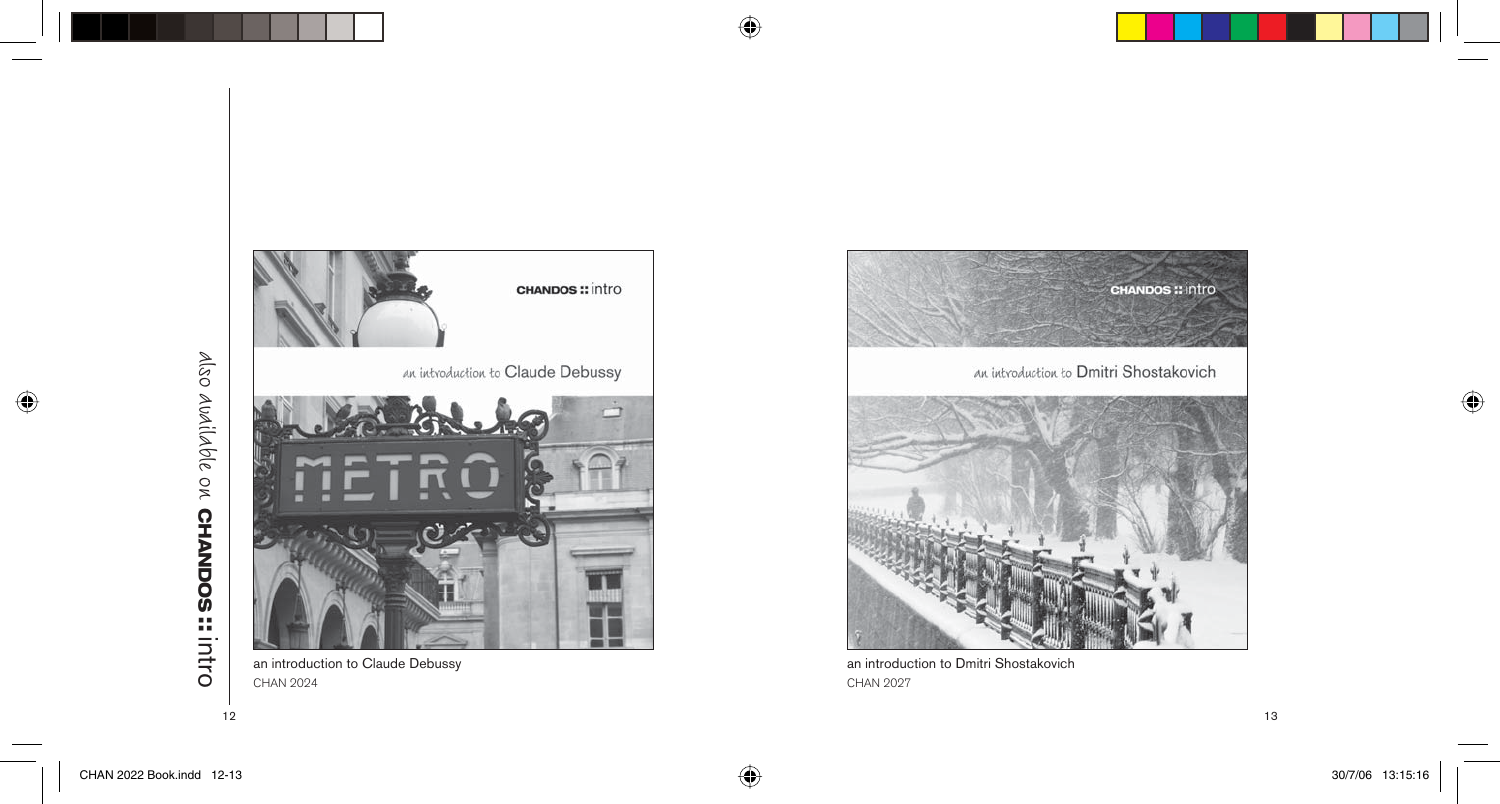

# also available on **CHANDOS** Also *Audilable on* CHANDOS :: intro



an introduction to Percy Grainger CHAN 2029

You can now purchase Chandos CDs online at our website: www.chandos.net For mail order enquiries contact Liz: 0845 370 4994

 $\bigoplus$ 

 $\bigoplus$ 

Any requests to license tracks from this CD or any other Chandos discs should be made direct to the Finance Director, Chandos Records Ltd, at the address below.

Chandos Records Ltd, Chandos House, 1 Commerce Park, Commerce Way, Colchester, Essex CO2 8HX, UK. E-mail: enquiries@chandos.net Telephone: + 44 (0)1206 225 200 Fax: + 44 (0)1206 225 201

| Mastering              | Rachel Smith                                                     |
|------------------------|------------------------------------------------------------------|
| Front cover            | Photograph © Pierrette Guertin/iStockphoto                       |
| Design and typesetting | Cassidy Rayne Creative                                           |
| Booklet editor         | Finn S. Gundersen                                                |
| Copyright              | Boosey & Hawkes Ltd (Symphony No. 1, Troika from Lieutenant Kijé |
|                        | March from The Love for Three Oranges)                           |

p 1985, 1986, 1987, 1989 and 1990 Chandos Records Ltd This compilation @ 2006 Chandos Records Ltd Digital remastering @ 2006 Chandos Records Ltd © 2006 Chandos Records Ltd Chandos Records Ltd, Colchester, Essex CO2 8HX, England Printed in the EU

,

 $\bigoplus$